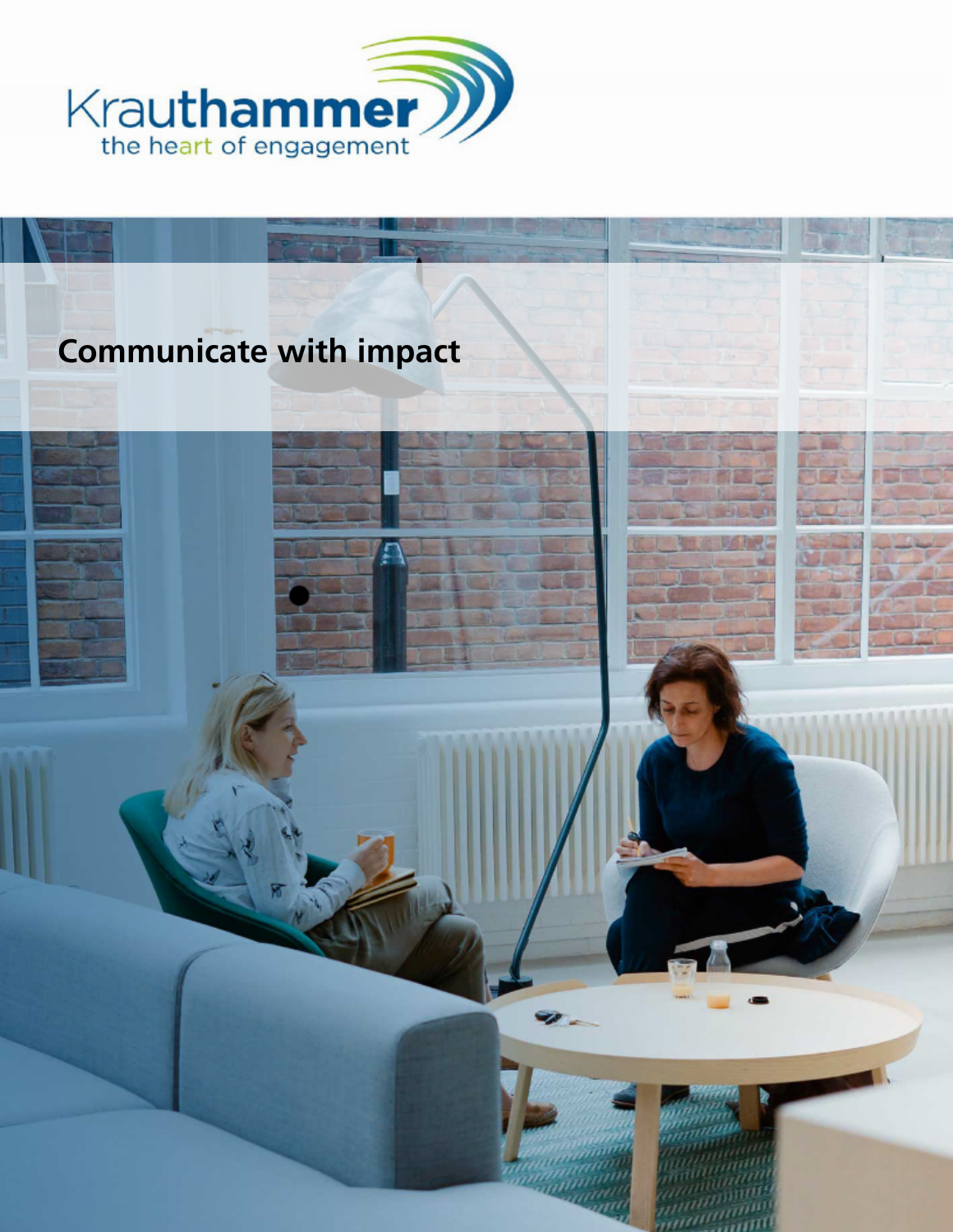## Communicate with impact

Influence an audience, become the fascinating speaker you already people and being yourself can be a challenge, but it is exactly wha to capture and persuade your audience.

2 days Dutch

Customized

Standing in front of people and being yourself can be a challenge, need to do if you want to capture and persuade your audience.

During this journey you will learn how to master impactful communi communication and pitches which bring results and leverage the pri communication .

For who?

Anyone for whom persuasive communication with stakeholders is re

After completing the training

- Utilize new skills which will make your communication impactful
- Play with audiences
- Gain more confidence and increase your performance
- Become a speaker to represent your team, business unit or bran

#### Communicate with impact 2

[https://www.krauthammer.com/programs/comm](https://www.krauthammer.com/programs/communicate-with-impact/#inspiring-locations)unicate-with-impact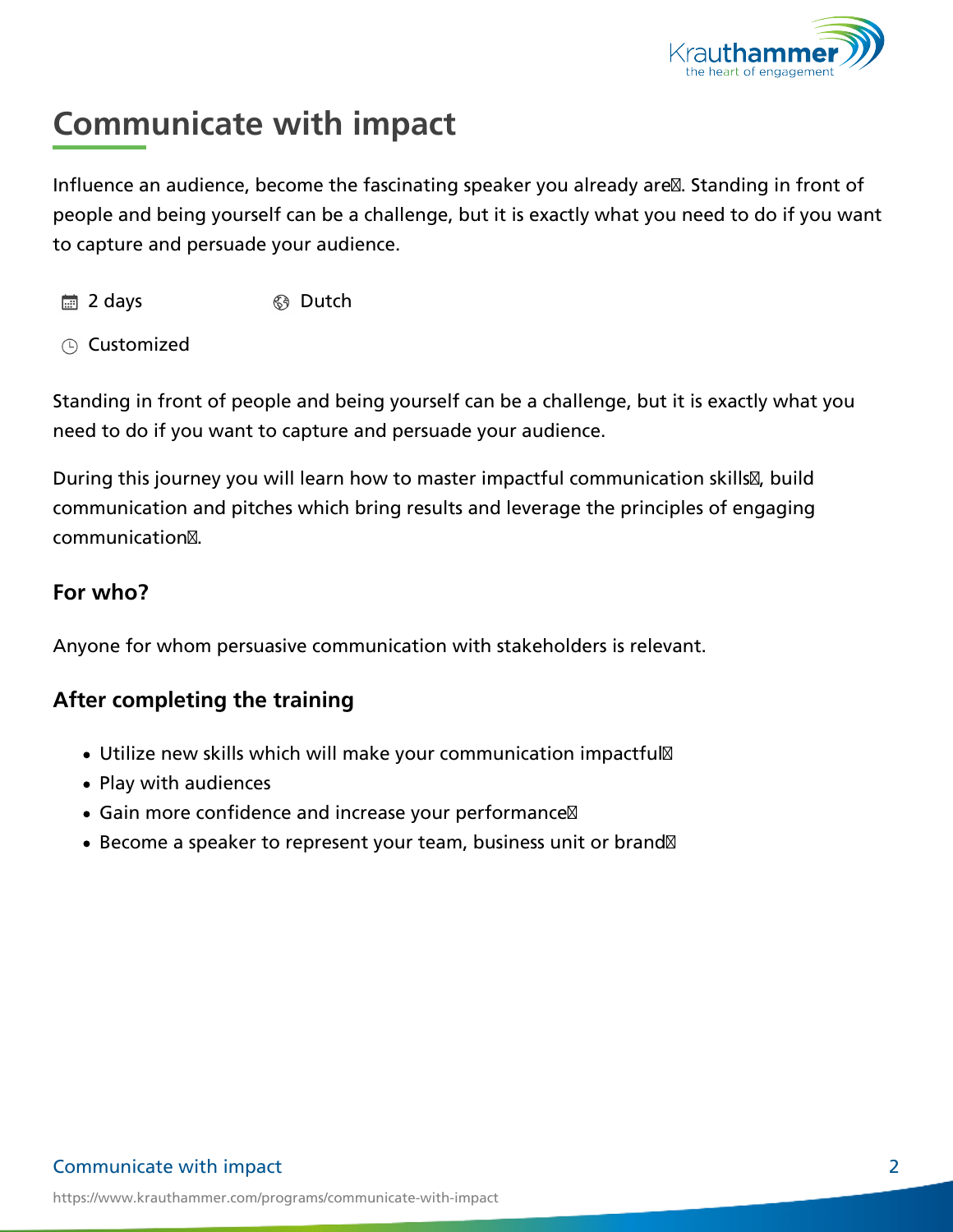## Program

### Day 1: Sending out consistent messages

- Communicating: what for?
- Ex-forming before informing
- Impact starts prior to talking
- Leveraging the power of words
- More engaging than saying is &
- Aligning words with intention
- How to convert communication into concrete results

### Day 2: Impacting my audience

- The brain effect of communication
- Different people, different communication recipes
- More than the message: what really impacts people
- Strategic communication: engaging stakeholders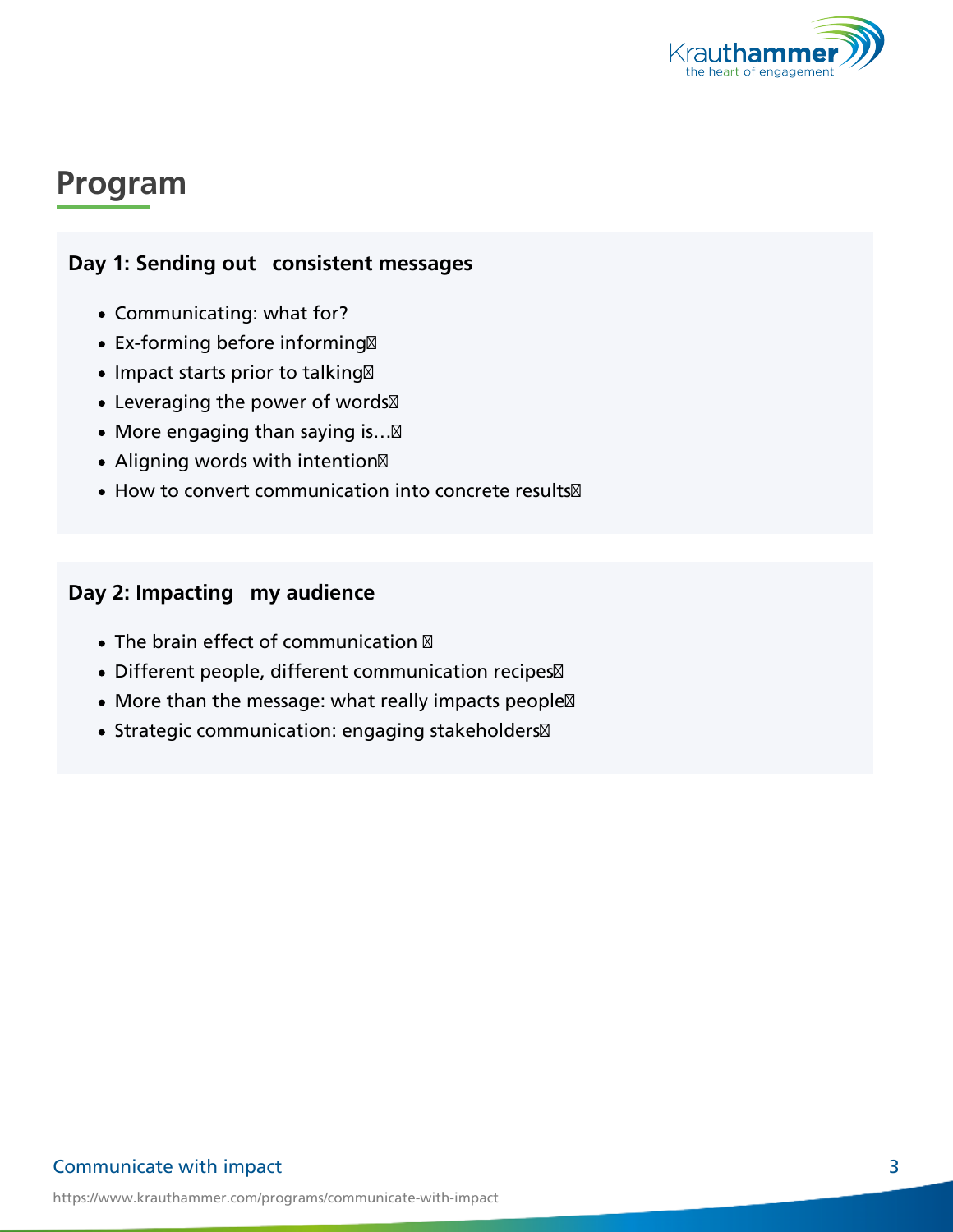# Learning Tools

### Application in daily life

- . The most important point to profit from the learning your learnings!
- Action plans are defined already in the training roo participant to evaluate his progress against his own life

Learning goals discussion with manager

- . In a one-to-one meeting, the participant and their m and define the goals to be reached with this training
- Only if the participant knows what the manager and expecting from him, they can work towards the expe

Intense classroom training

- Lively, interactive training days are the backbone o journey.
- Positive confrontation and feedback stimulate to ch
- $\bullet$  Interaction within the group allows to learn from pe challenging environment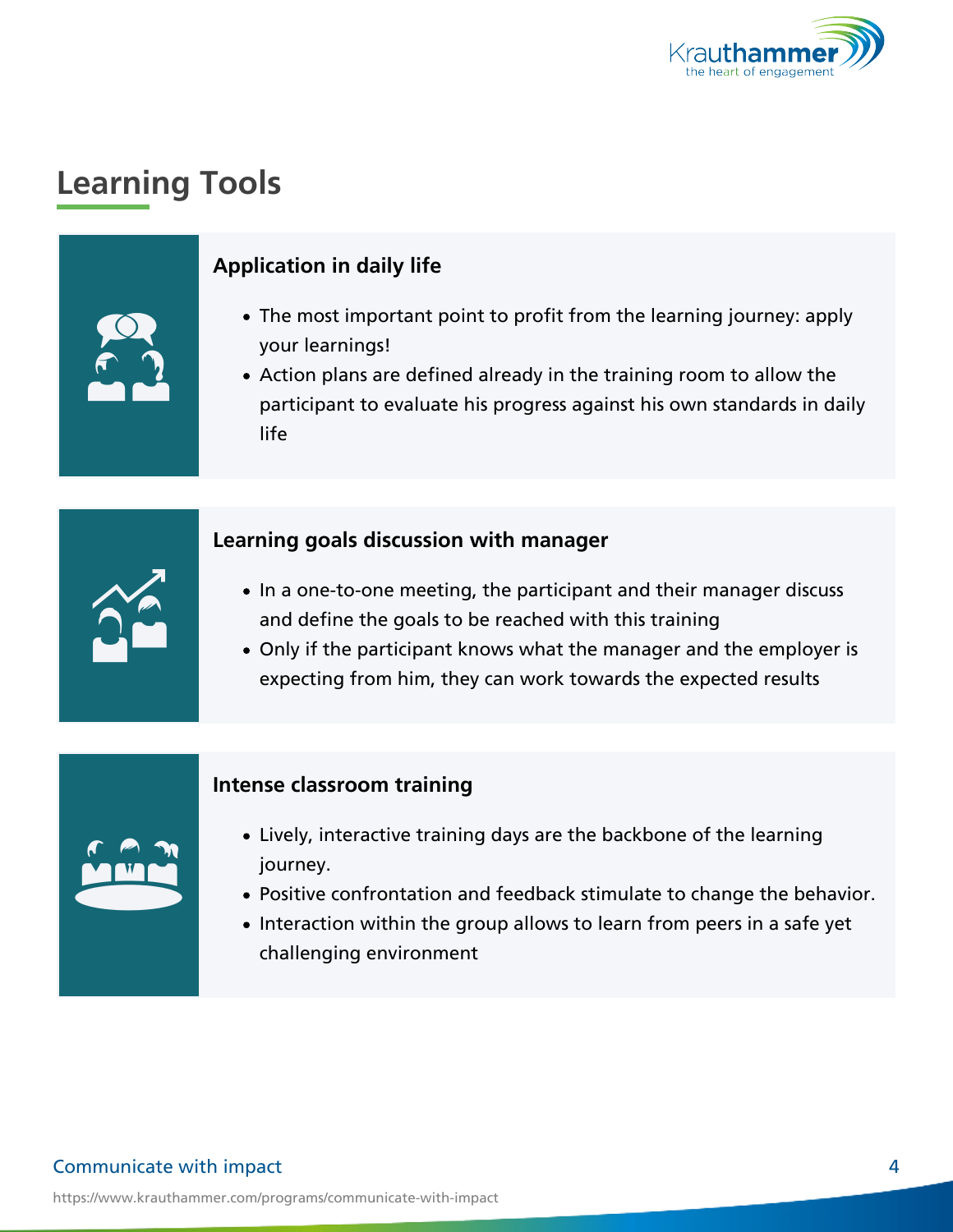### Memo Card App

- Smart and easily accessible reminders of key lesson
- Customisation possible.